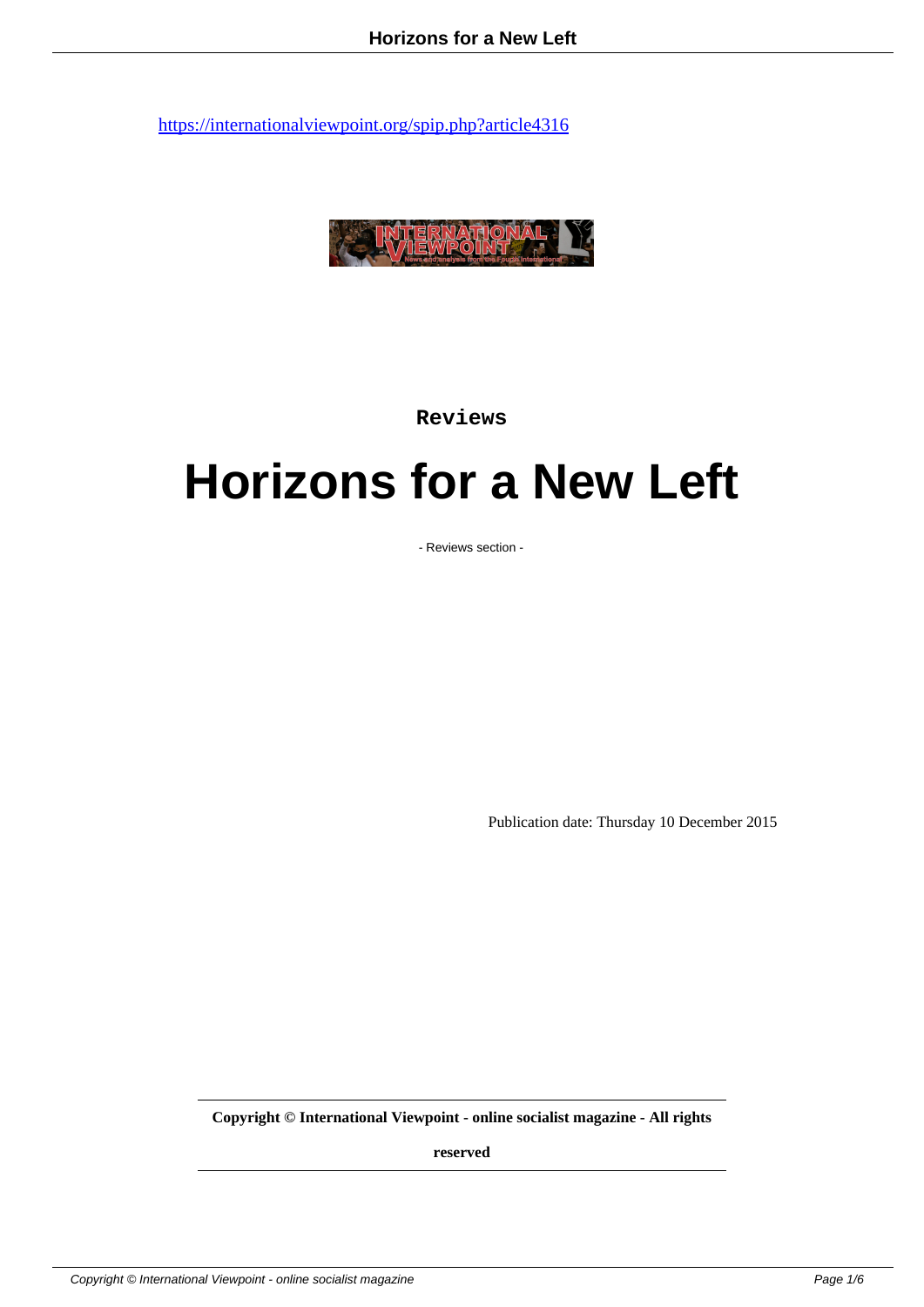## **Books taking a hard look at the current state of "the left" are rarely upbeat, let alone inspiring. Alan Sears' The Next New Left successfully achieves this without dreaminess or utopian speculation.**

Sears (professor of sociology, Ryerson University and a member of Canada's New Socialist Group) brings many years of activist work as well as academic study to the task, which involves both theoretical innovation and an important historical perspective on radical politics in the 20th century, focusing largely though not exclusively on Canada and the United States.

His style is engaging, easily mixing research and personal story telling, rendering the slender volume a near page-turner. The reader has a sense of being directly addressed by a smart, self-critical and humane veteran activist thinking seriously about the present and its connection to past and future.

Sears begins with a fundamental question asked in articles, meetings and casual discussions amongst radicals in recent years: Why hasn't more come from this time of austerity and aggressive neo-liberalism âEuros" more politics, more organization, more groups in motion, more fightback?

"This," as Sears states on the book's first page, "should be a heady time for anti-capitalist organizing....Yet, at the present time people are not flocking in large numbers towards radical activism." (1)

Key to Sears' analysis is the concept of "infrastructure of dissent," which he defines as "the means through which activists develop political communities capable of learning, communicating and mobilizing together." (2)

Essentially, such an infrastructure is the ground upon which left activism stands, consisting of informal community, workplace, and leisure spaces, as well as more formal and organizational ones. What might be perceived as spontaneous political action arises from such spaces.

The theoretical problem, as Sears understands it, derives from the fact that, while for much of the 20th century an infrastructure of dissent could be taken for granted, it has substantially eroded over the past 35 years. This, Sears argues, is fundamentally connected to the decline of the anti-capitalist left insofar as it can no longer take for granted the conditions for its own existence.

Helpfully re-employing an analogy made by Trotsky, Sears illustrates our altered historical situation: While "Trotsky argued that the goal was to channel the steam of mass activism through the piston of organization to generate revolutionary power," we now "find ourselves in a historical moment where we need to think about the problem of the steam itself, inquiring into the specific circumstances that are conducive to working-class self-activity, movement activism and the development of critical consciousness." (4) Remaking the Challenge

While the book is heavily referenced both to theoretical and empirical sources, Gramsci more than any other figure stands at the center of Sears' theoretical frame. An infrastructure of dissent is key to challenging the hegemony of ruling class ideas continually perpetrated through control of resources and institutions.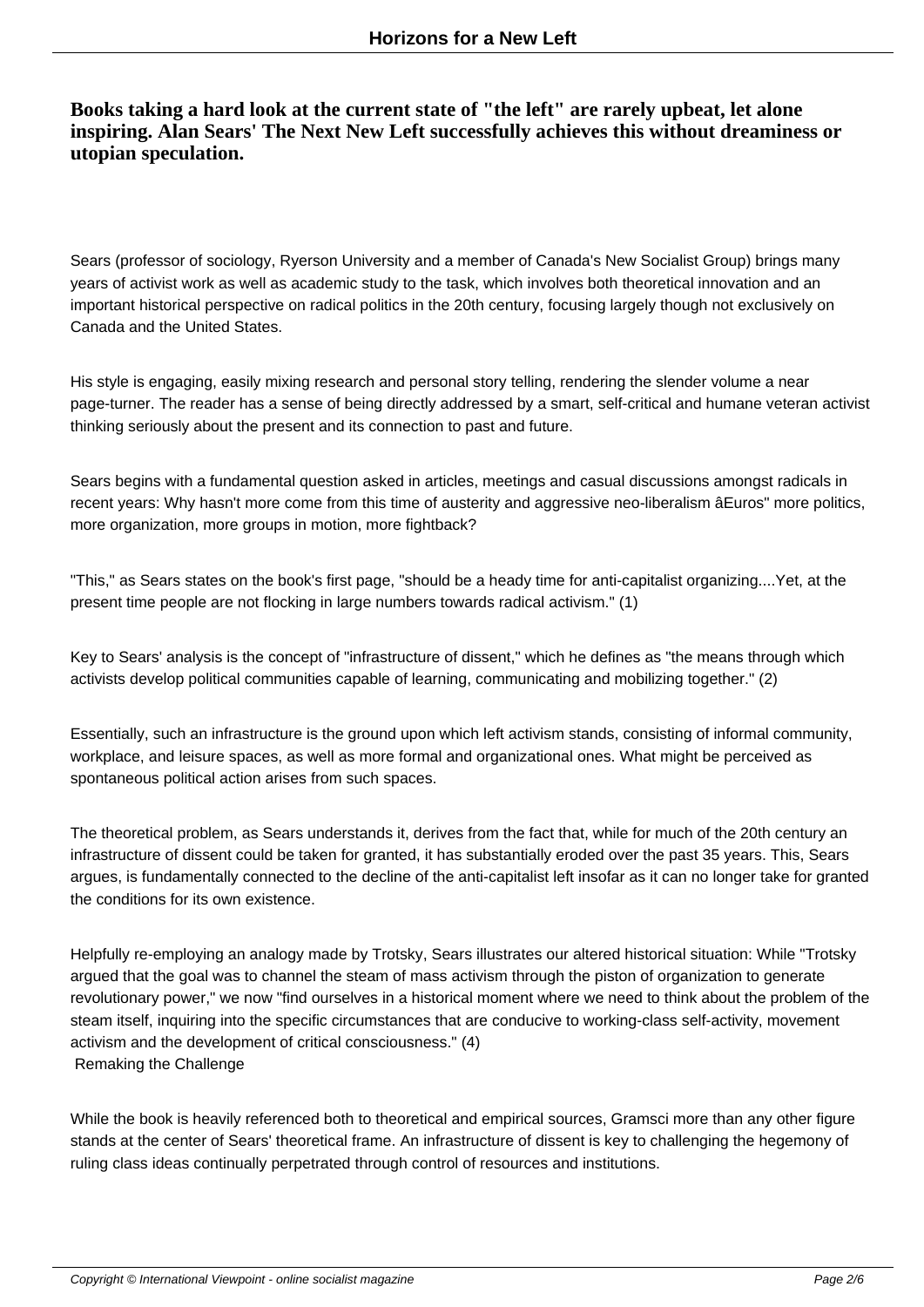Because capitalism remakes itself, revolutionizing the means of production, moving at a faster and faster pace, infrastructures of dissent "cannot be built once and for all time but must be rebuilt and renewed." (9) In this regard Sears examines "the development and erosion of the infrastructure of dissent over two periods of mass insurgency, the 1930s-1940s and the 1960s-1970s." (23)

This is a story of both continuities and discontinuities. As far as our current situation goes, he states "The existing left is too marginal to form the foundation for the next one, and thus there will necessarily be only limited continuity in terms of membership, collective memory and sustained cultures of resistance...This discontinuity will be greater than at any time during the twentieth century, when each subsequent radicalization was influenced by its encounter with layers of activists who had experienced previous activist upturns." (11)

Infrastructures of dissent, by Sears' account, provide four essential capacities to radical movements: collective memory, collective dreams, collective learning, and the capacity for solidarity.

Since the dominant historical narratives in capitalist society are channeled through ruling-class power relations, the nature and meaning of past struggle needs to be retained through counter-hegemonic infrastructures. These, however, are often tied to particular locations and spaces that are continually altered and broken by changes in the markets and strategies of capital.

Collective memory is tied to the capacity for collective dreams, i.e. the ability to imagine alternative possibilities through the profound achievements of previous action and regional victory.

In addition, infrastructures of dissent are cultural formations that allow for collective learning through formal and informal means, leading in turn to the development of a layer of worker intellectuals. The current weakening of anti-capitalist organizations coincides with the loss of this dimension.

Finally, all this is connected to the capacity for solidarity. Sears correctly notes that solidarity doesn't automatically exist on the basis of a shared oppression. Rather than something preexistent that simply needs to be discovered, it is something that must be made and remade. Radical spaces and the struggles generated out of them can and must lead to reconfigured and reenergized conceptions of who we are. Where Did the Dissent Go?

Sears uses this theoretical framework to locate a historical sequence involving construction, dismantling and reconfiguring of infrastructures of dissent beginning from the mass insurgency of the 1930s-1940s and continuing up to the present. Each page is rich in historical detail, which can only briefly be touched on here, the accumulation of which contributes to the clarity of vision reached at the book's conclusion.

Sears begins by describing the 1945 Windsor (Ontario) Ford strike where 10,000 workers walked out with large scale community support and mobilization, including a 2000-vehicle blockade spanning 20 city blocks which resisted efforts by local and national police to breach it. In this regard Sears cites, with some approval, Italian workerist writer Mario Tronti's somewhat unorthodox claim that working class militancy in North America at that time remains historically unmatched.

The story is deeply compelling, though the main point is to think about the conditions for its possibility. Unionism had been significantly defeated in the 1920s. In addition to a concerted political attack on the left, in manufacturing sectors "employers restructured labour processes around the rhythms of the assembly line. They also used employee representation systems...to draw energy away from organizing drives." (35)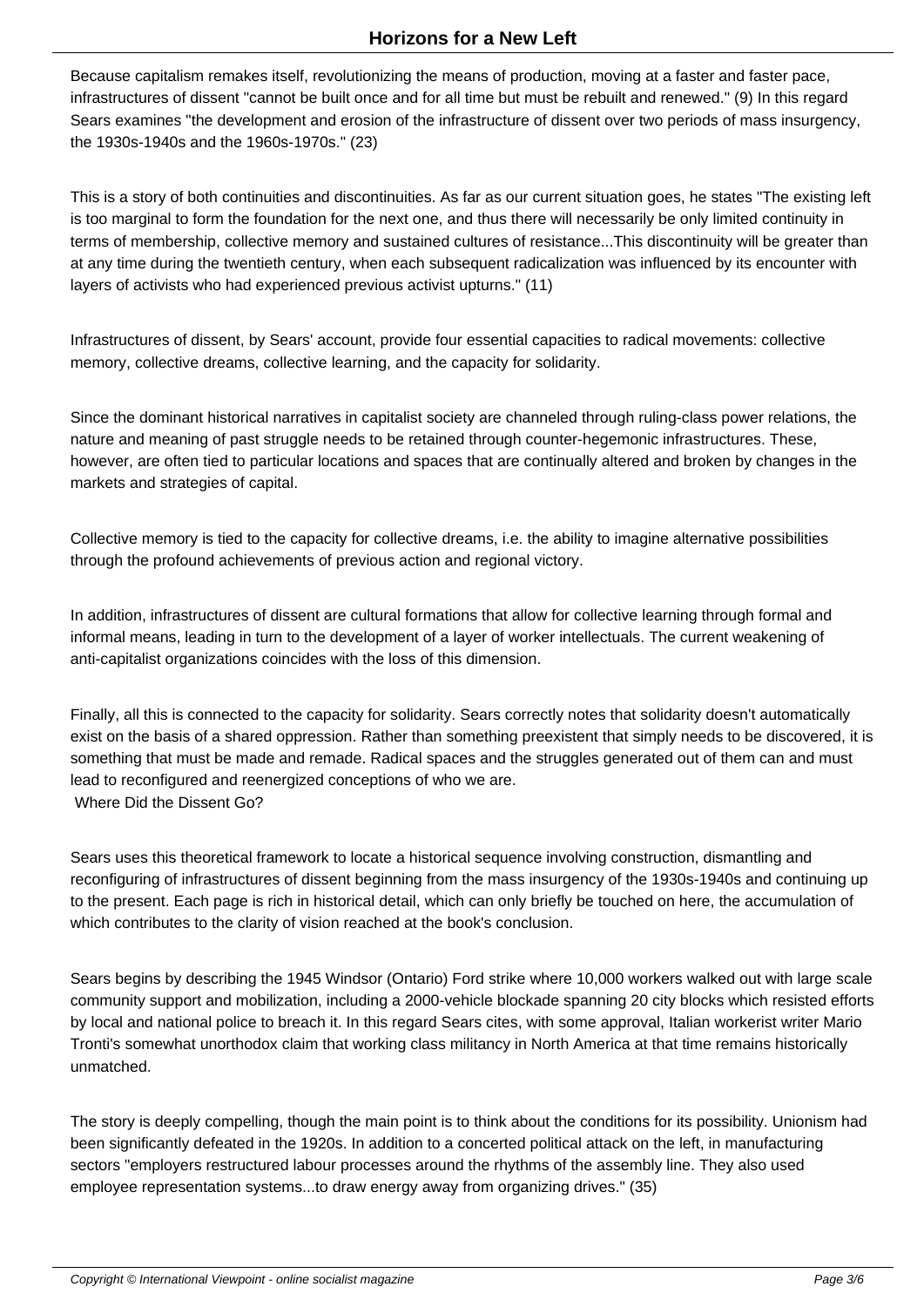Sears notes, however, the importance of shop stewards who emerged out of these representation systems for future shop floor activism "including networks of communication, learning, memory and solidarity that were crucial in developing shop-floor counter-culture."

Combined with anti-capitalist political organization, substantial working class self-education occurred. But just as importantly, infrastructures of dissent linked workplace and larger community. A strike was a community event often including parades and other celebratory events. Community and ethnic centers were also crucial insofar as they provided spaces for both union organizing and dance classes.

Given shared communities near the workplace, socializing in local bars, cultural spaces, and multiple anti-capitalist organizations operating against a background of a very real international communist movement, mass mobilization was a real possibility during this era.

By 1950, this infrastructure was mostly gone. Here, Sears includes discussions of McCarthyism, the postwar settlement where more workers were able to see themselves as "middle class" and more were considered "white." Suburbia and consumerism offered the possibility of a "private utopia," while consumerist choice was linked to a politics of individualist freedom.

The '60s and '70s

In this changing context, a number of theorists and organizations shared the "vital sense that leftism needed to be remade, not simply preserved, in light of a historical dead end." (68)

Sears suggests that these efforts to remake the left in the 1960s-1970s embodied four themes:

First, the rise of the Third World played a galvanizing role, challenging the Cold War order...and creating new possibilities for a more global conception of the left. Second, the political mobilizations were largely driven by those who were partially or totally excluded from the postwar settlement, including people of colour, women, Indigenous people, lesbians and gays, students, youth and workers in areas not previously organized. Third, the new mobilization by workers was led in important ways by younger and previously excluded workers...Finally, the mobilization recast the radical imagination, raising important questions about the quality of life, global justice, sexual freedom, anti-colonialism, ecology, socialism and freedom, cultural integrity and anti-oppression. (76)

The emerging infrastructure included large anti-capitalist political organizations, politicized communities of color, campus and urban spaces which included teach-ins, radio stations, guerilla publications, theater and music, political communes, as well as "ways of knowing that demanded rethinking from the anti-capitalist left as well as from mainstream institutions" that were self-generated by "feminists, black power activists, lesbian/gay liberationists, Indigenous mobilizations and ecology advocates." (84)

While there was some continuity with the infrastructures of the 1930s-1940s, the infrastructures of the 1960s-1970s were substantially new. Of course, Sears notes, by the late 1970s, "the state and capital began to orient towards a deeper counter-offensive, which would ultimately shred the post-war settlement." (87)

The neoliberal assault, in order to achieve hegemony, contained two different dimensions: destruction of the old order and consolidation of the new one:

The destruction of the existing settlement required an unwavering commitment to tearing down programs, recasting relationships and shifting expectations, even those with substantial popular legitimacy. The moment of destructions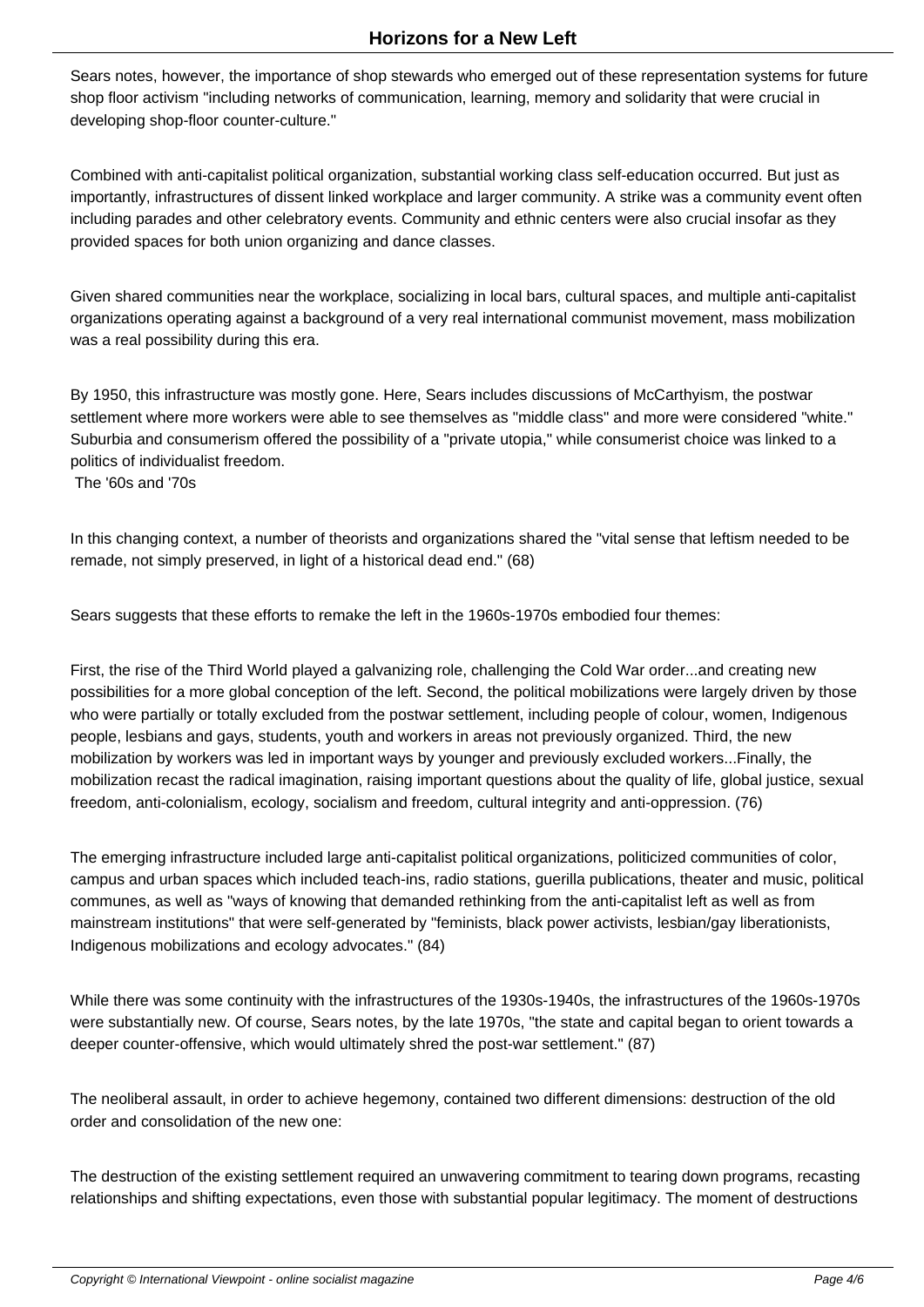often creates short-term damage and even may appear irrational as a result. Governments associated primarily with destruction of the old settlement included those of Thatcher, Reagan, [Brian] Mulroney [in Canada], both Bushes and [current Canadian prime minister Stephen] Harper. In contrast attempts to build new hegemonic relations are associated with the Clinton government, New Labour in Britain and periods of Liberal federal government in Canada... (89)

The left was often in the difficult position of defending underfunded, compromised, bureaucratized institutions and services in the context of a reconfigured spatial universe with movable sites of (lean) production and changing urban environments. Ultimately, Sears points to the still developing moral framework of market discipline: "Market discipline is based on the core principle that people have rights only to what they can pay for, and everything should have a price."(94)

This is not to say that public opinion doesn't still favor a commitment to public health care, education and social services. The problem is rather the inability to imagine an alternative, which is precisely what an infrastructure of dissent can help provide.

What's Next and Its Discontinuities

Up to this point in Sears' account, we have witnessed a certain rhythm of changing infrastructures of dissent tied to changes in capitalism. So it follows that, on the one hand, we simply need to get to work building the next new left. After all, it has been done before and we can do it again. But on the other, Sears has indicated that the next left, while involving some continuity, will involve more discontinuity than at any point in history.

Here we encounter a slightly under-theorized moment in Sears' presentation. While we face a situation that resembles previous crises of the revolutionary left, we also find ourselves at a moment that may require a greater reinvention of the western left than at any time since perhaps the 1840s.

Consequently, it is unclear whether this reinvention is of a qualitatively different kind than has occurred in the past. Some readers may reasonably interpret the text this way, though others may not.

One might wonder at this point why this review began with an expression of optimism, when it seems that Sears has delivered us to the same world of frustration and inability to act with which we began. But this is not the case. At this point, the reader's vision should be clearer: the tasks ahead involve rebuilding anew an infrastructure of dissent.

Sears identifies four themes, already visible, that point to the flavor of the next left and its infrastructure:

First, young people have played a central role in many of the crucial struggles since 2008, both because they are being squeezed hard by austerity conditions and because they have not yet been worn down into resignation. Second, questions of democracy have loomed large in many of these struggles. Third, the most successful struggles have been marked by an audacity, moving beyond fighting against austerity to create a transformative vision. Finally, the character of these struggles shows the need for an integrative liberation politics. (101)

Furthermore, the next left will have to be a pluralistic, learning left where people continually grow through participation not wedded to a fixed faith.

Optimism? Absolutely. While mass mobilization and large-scale militancy cannot be conjured out of the air, the next task âEuros" building the infrastructure âEuros" awaits just outside the door: in all of the spaces in which we move, and in varied kinds of activism.